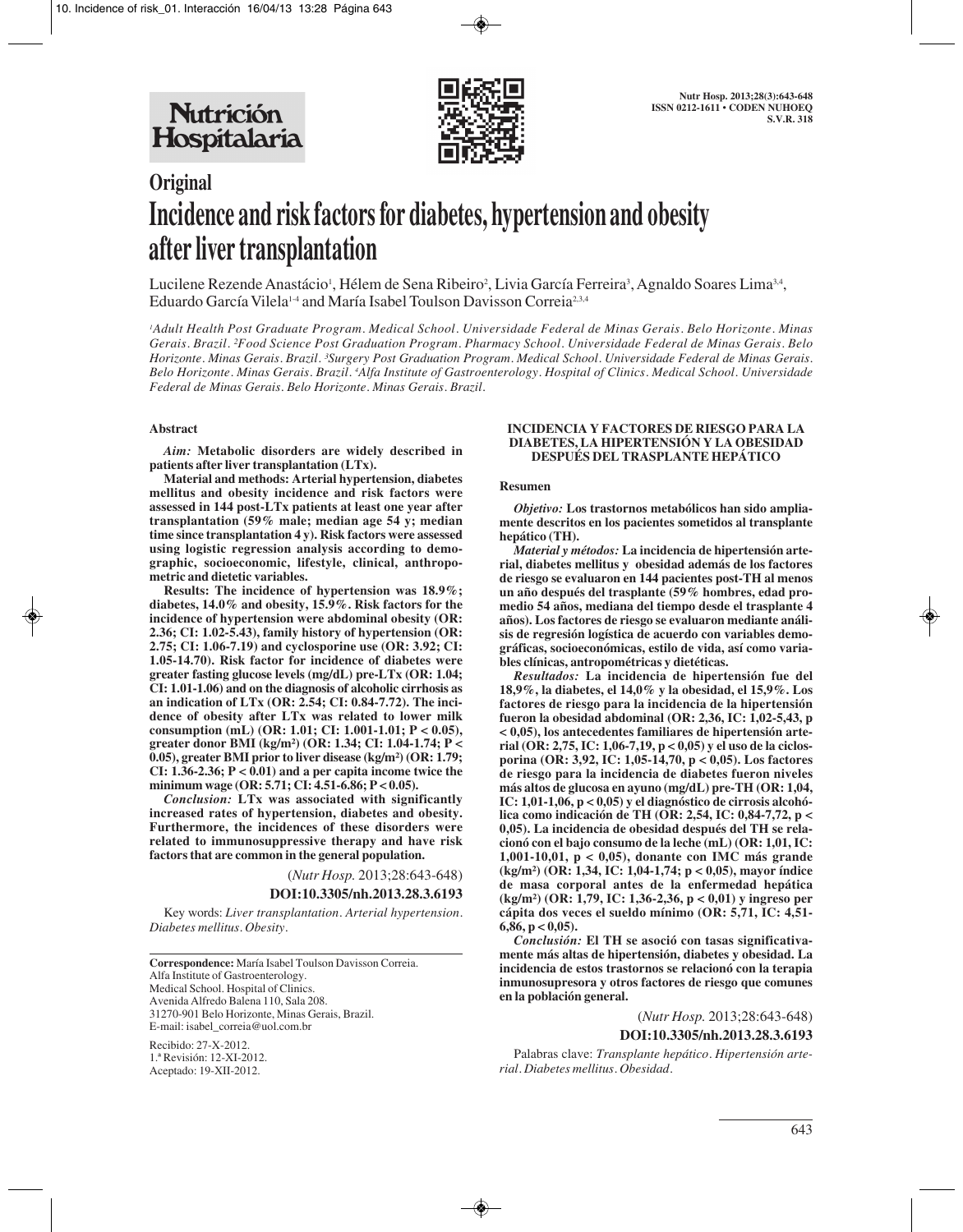## **Introduction**

Survival rates after liver transplantation have reached 85% at five years post-transplant <sup>1</sup> and as high as  $56\%$  at 20 years post-transplant<sup>2</sup> in the two last decades. However, the improved survival of patients following liver transplantation (LTx) has been accompanied by an increased prevalence and incidence of chronic diseases over that of the general population.<sup>3</sup>

Although obesity, hypertension and diabetes have been widely described as occurring post-LTx,<sup>4</sup> research to better define the predictors of these diseases is still of paramount importance to identify vulnerable groups and to develop interdisciplinary strategies for prevention and treatment. The aim of this study was to identify the incidence, prevalence and the predictors of arterial hypertension, diabetes mellitus and obesity after LTx.

# **Materials and methods**

This was a retrospective study on the incidence, prevalence and risk factors for arterial hypertension, diabetes mellitus and obesity among liver transplant recipients from the Alfa Institute of Gastroenterology-Transplant Outpatient Clinic at the Universidade Federal de Minas Gerais in Brazil. Data from patients who underwent liver transplantation between March of 2008 and October of 2008 and were at least 18 years old were retrospectively accessed. Patients who became pregnant, developed ascites or had their transplant less than one year before the evaluation were excluded. The prevalence of these disorders was assessed before transplantation (for diabetes mellitus and arterial hypertension), at the first outpatient appointment post-transplantation (for obesity) and at the time of the final evaluation.

The presence of diabetes mellitus was evaluated by medical diagnosis from medical records and/or by fasting glucose levels above 126 mg/dL that were recorded at least twice.<sup>5</sup> The presence of arterial hypertension was evaluated by medical diagnosis from medical records and/or by arterial systolic blood pressure > 140 mmHg and/or by arterial diastolic blood pressure  $> 90$  mmHg, which were registered at least twice.<sup>6</sup> Obesity was defined as a body mass index (BMI)  $\geq 30$ kg/m2 . <sup>7</sup> Patients were interviewed once to assess potential risk factors for the evaluated disorders according to demographic, socioeconomic, lifestyle, clinical, anthropometric and dietetic variables. This study was approved by the Ethics Committee of the Federal University of Minas Gerais (protocol number ETIC 44 /08).

Demographic and socioeconomic data were collected for age, sex, skin color, marital status, paid professional activity (unemployment and retirement), schooling and income. Lifestyle variables included self-reported hours of sleep per night, smoking or prior smoking and physical activity levels. Patients were asked about their daily activities and their responses were transformed into a corresponding MET (Metabolic Equivalent Energy).<sup>8</sup> These corresponding MET levels were multiplied by the time spent performing these activities, and the results were added together and divided by 24 hours. This value was categorized according to activity level  $($  < 1.3: sedentary; 1.3-1.5: less active;  $1.5-1.8$ : active;  $> 1.9$ : very active).<sup>9</sup> The clinical data collected included the indication for patient LTx; donor data (sex, age, BMI); length of time on steroid treatment following LTx; cumulative steroid dose after LTx; tacrolimus or cyclosporine use; arterial hypertension or blood glucose  $\geq 100$  mg/dL or diabetes mellitus prior to LTx; and a family history of arterial hypertension, diabetes mellitus, excessive weight or cardiovascular disease. Patients were asked about their average body weight before liver disease and were weighed at their first outpatient appointment after LTx.

Dietetic data were based on patient diet history, and the assessed food intake was classified by nutrient and food group using Microsoft Excel software (Microsoft Corp., Redmond, WA) and the table of food composition created by Philippi et al.<sup>10</sup> The nutrients assessed were calories; carbohydrates; proteins; total fat; saturated fat; monounsaturated fat; polyunsaturated fat; cholesterol; total fiber; vitamins A, C, D and E; thiamin; riboflavin; niacin; pantothenic acid; vitamin  $B_6$ ; folic acid; vitamin  $B_{12}$ ; calcium; iron; magnesium; potassium; sodium; and zinc. Food intake was also evaluated by the following food groups or types: cereals, bread, pasta and tubers  $(g)$ ; vegetables  $(g)$ ; fruit  $(g)$ ; milk  $(mL)$ ; yogurt  $(g)$ ; cheese  $(g)$ ; beans  $(g)$ ; meat, poultry, fish and eggs (g); sweet beverages (mL); sugar and sweets  $(g)$ ; and fats and oils  $(g)$ .

Statistical analyses were performed using the Statistical Package for Social Sciences version 17.0 (SPSS Inc., Chicago, IL). Numeric variables were presented as the median and interquartile interval when they did not follow the normal distribution (by Kolmogorov-Smirnov test) or were presented as the average and standard deviation. Categorical variables were presented as percentages. The prevalence of hypertension, diabetes and obesity before and after LTx was compared using the McNemar test. Risk factors for the incidence of diabetes, hypertension and obesity were determined using multiple linear regression after using a univariate analysis (Qui-Square or Fisher test; T Student test or Mann-Whiney). Variables that had p values  $< 0.2$  in the univariate analysis were included in the logistic regression analysis, which was performed in a stepwise, backwards method. Model adjustment was checked using the Hosmer and Lemeshow test ( $p > 0.05$ ). P values < 0.05 were considered to be statistically significant.

# **Results**

There were 144 patients (59% male, median age 54 y, age range 21 to 75 y) who had a median time since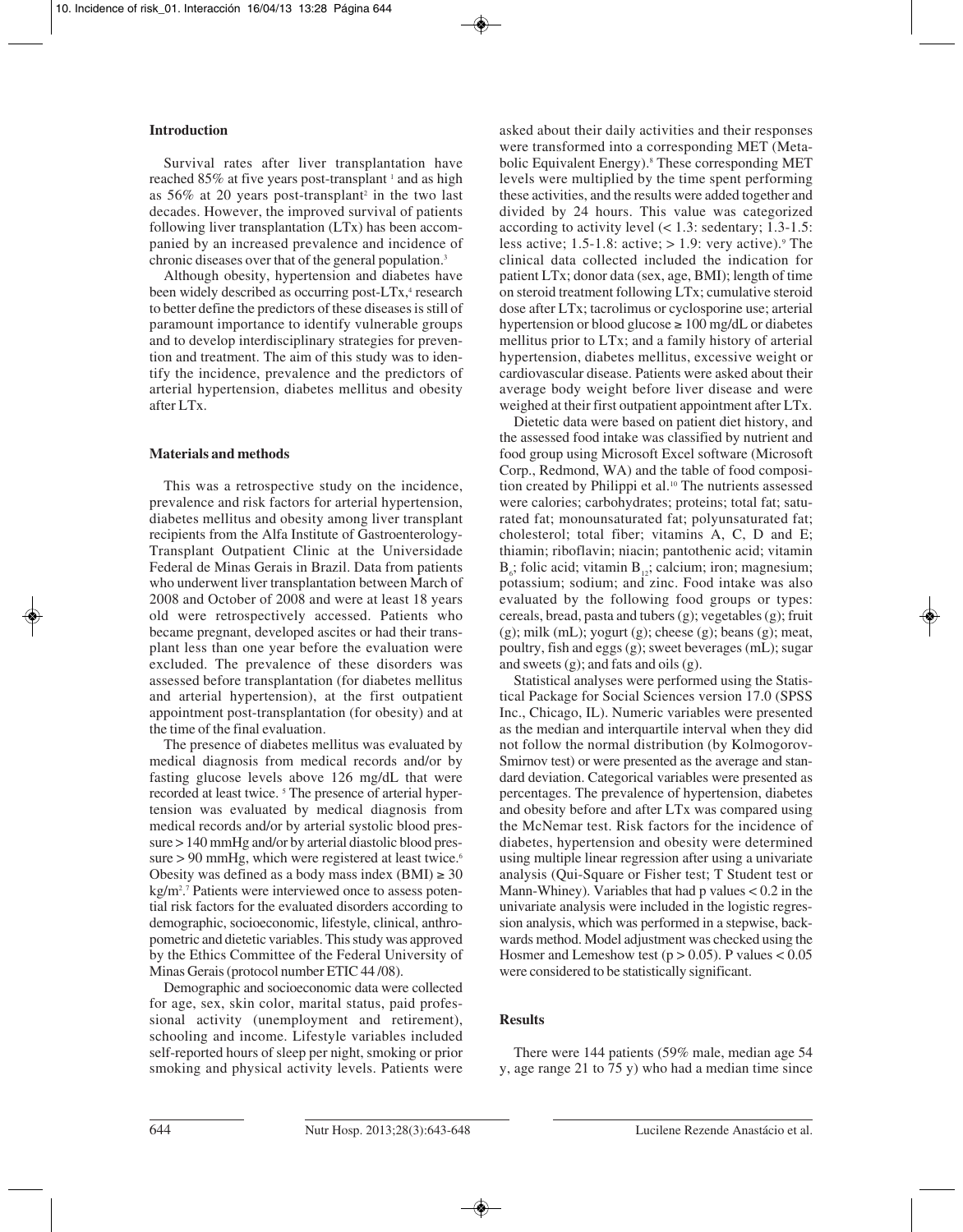|                                      |           | Demographic, socioeconomic, clinical and anthropometric characteristics of patients who underwent liver transplantation |                       |                                        |                           |  |
|--------------------------------------|-----------|-------------------------------------------------------------------------------------------------------------------------|-----------------------|----------------------------------------|---------------------------|--|
| Categorical parameters<br>$\%$ $(n)$ |           | Numerical parameters<br>Median (interquartile interval)/Average $\pm$ standard deviation                                |                       |                                        |                           |  |
| Skin color                           |           | Income (per capita, U\$)                                                                                                | $500(300-1,000)$      | Riboflavin (mg)                        | $1.3(0.9-1.6)$            |  |
| White                                | 67.3(97)  | Schooling (years)                                                                                                       | $11(8-16)$            | Niacin (mg)                            | $18.1(13.5-23.6)$         |  |
| Brown/black                          | 32.7(47)  | Sleeping time per night (hours)                                                                                         | $7.7 \pm 1.3$         | Pantothenic acid (mg)                  | $3.1(2.6-4.4)$            |  |
| Married                              | 72.2(104) | Physical activity level (MET/24 h)                                                                                      | $1.35 \pm 0.2$        | Vitamin B6 (mg)                        | $1.5(1.2-2.0)$            |  |
| Unemployed/retired                   | 43.1(62)  | Donor's age (years)                                                                                                     | $26(20-43)$           | Folic acid (mcg)                       | 180.8 (131.9-250.4)       |  |
| <b>Smokers</b>                       | 10.6(15)  | Donor BMI (kg/m <sup>2</sup> )                                                                                          | $23.4(21.8-25.4)$     | Vitamin B12 (mcg)                      | $3.5(1.9-5.4)$            |  |
| Former smokers                       | 40.2(51)  | Length of steroid use (months)                                                                                          | $5(3-18.5)$           | Calcium(mg)                            | 496 (357.0-683.7)         |  |
| Income > 1 min. wage                 | 47.9(69)  | Cumulative steroid dose $(g)$                                                                                           | $2.36(1.57-7.15)$     | $\text{Iron}(\text{mg})$               | $13.0(9.5-17.2)$          |  |
| Income > 2 min. wage                 | 31.3(45)  | Body mass index (kg/m <sup>2</sup> )                                                                                    | $26.6 \pm 5.4$        | Magnesium (mg)                         | 207.9 (170.9-267.0)       |  |
| Physical activity level              |           | Waist circumference (cm)                                                                                                | $94.6 \pm 15.0$       | Potassium (mg)                         | 2,170.4 (1,819.9-2,896.2) |  |
| Active                               | 6.9(10)   | Calories (kcal)                                                                                                         | 1,806 (1,451-2,288)   | Sodium (mg)                            | 2,169.4 (1,546.0-2,744.4) |  |
| Low active level                     | 30.6(44)  | Carbohydrates $(g)$                                                                                                     | 232.5 (181.1-290.9)   | $\text{Zinc} \left( \text{mg} \right)$ | $8.9(6.4-14.4)$           |  |
| Sedentary                            | 62.5(90)  | Proteins $(g)$                                                                                                          | $66.1(54.8-87.4)$     | Food groups                            |                           |  |
| Tacrolimus use                       | 87.5(126) | $\text{Fat}\left(\text{g}\right)$                                                                                       | $61.3(45.3-85.4)$     | Cereals, bread, etc. (g)               | 379.2 (255.0-550.0)       |  |
| Cyclosporine use                     | 12.5(18)  | Saturated fat (g)                                                                                                       | $18.5(12.6-25.0)$     | Vegetables $(g)$                       | $104.0(65-200.0)$         |  |
| Donor male sex                       | 68.5(98)  | Monounsaturated fat (g)                                                                                                 | $15.6(11.6-23.3)$     | Fruit(g)                               | 123.4 (45-248.3)          |  |
| Donor overweight                     | 26.7(31)  | Polyunsaturated fat (g)                                                                                                 | $18.0(11.7-26.2)$     | Milk(mL)                               | $125.0(0-200.0)$          |  |
| Donor obesity                        | 3.4(4)    | Cholesterol (mg)                                                                                                        | 168.1 (124.2-259.2)   | Cheese $(g)$                           | $10.0(0-15.0)$            |  |
| Familiar history of                  |           | Fiber $(g)$                                                                                                             | $16.5(12.0-23.3)$     | $Y$ ogurt $(g)$                        | $0.0(0.0-0.0)$            |  |
| Hypertension                         | 70.4(100) | Vitamin A (RE)                                                                                                          | 870.6 (423.1-1,377.1) | Beans $(g)$                            | $120.0(60.0-200.0)$       |  |
| Diabetes mellitus                    | 50.0(71)  | Vitamin $C$ (mg)                                                                                                        | 74.9 (49.2-139.8)     | Meat, poultry, etc. $(g)$              | $120.0(91.2-185.4)$       |  |
| Overweight                           | 62.7(89)  | Vitamin D (mcg)                                                                                                         | $1.4(0.7-3.0)$        | Sweet beverages (mL)                   | $154.0(0-385.0)$          |  |
| Cardiovascular disease               | 60.6(86)  | Vitamin E (mg)                                                                                                          | $17.2(10.9-23.4)$     | Sugar and sweet $(g)$                  | $20.0(0-30.0)$            |  |
| Abdominal obesity                    | 42.7(61)  | Thiamine (mg)                                                                                                           | $1.5(1.2-1.9)$        | Fat and oil $(g)$                      | $19.0(8.0-28.0)$          |  |

**Table I**

transplantation of  $4 \text{ y}$  (range of 13 months to  $14 \text{ y}$ ). The most common reasons for transplantation were liver cirrhosis due to hepatitis C virus  $(31.3\%; n = 45)$ , alcohol abuse (29.9%;  $n = 43$ ), cryptogenic cirrhosis  $(12.5\%; n = 18)$ , autoimmune cirrhosis  $(12.5\%; n = 18)$ and cirrhosis with hepatocellular carcinoma  $(5.6\%; n =$ 8). Additional reasons for transplantation were found in 21.5% of cases ( $n = 31$ ). The general characteristics of the patients are depicted in table I.

The incidence of hypertension was 18.9%, that of diabetes mellitus was 14.0% and that of obesity was 15.9%. The prevalences of these disorders before (for hypertension and diabetes) or at the first outpatient appointment after LTx (for obesity) and at the time of evaluation were significantly different ( $p < 0.01$ ; McNemar test) and are shown in figure 1. Independent predictors for the incidence of hypertension, diabetes and obesity are shown in table II.

# **Discussion**

Increased incidences of metabolic disorders are widely described in patients after liver transplantation. The use of immunosuppressive agents is the most common explanation for these observations. 11 In the present study, the use of cyclosporine or steroids was also considered to be a risk factor for the incidence of hypertension and diabetes.

The most common disorder was arterial hypertension, as it had an incidence of 18.9% and a prevalence of 40.9%. An increased prevalence (up to 77%) and incidence (36% to 69%) of hypertension has been described in LTx recipients.12-14 By comparison, the prevalence of hypertension in an aged-matched Brazilian population is 32.5%.<sup>15</sup> The incidence of hypertension was associated with cyclosporine use in our study, which is in accordance with other studies.16-17 This immunosuppressant agent is reported as being more hypertensive than tacrolimus, although both can cause vasoconstriction and nephrotoxicity.18 Patients who became hypertensive had more familial cases of hypertension and had greater abdominal obesity, which indicates that the incidence of hypertension in this population is controlled by similar risk factors as the general population.<sup>15</sup>

Diabetes mellitus was observed in 20.7% of liver recipients, and its incidence was 14.0%. This incidence of diabetes was similar to that described by Stegall et  $al.14$  (13%), but other studies have found incidence rates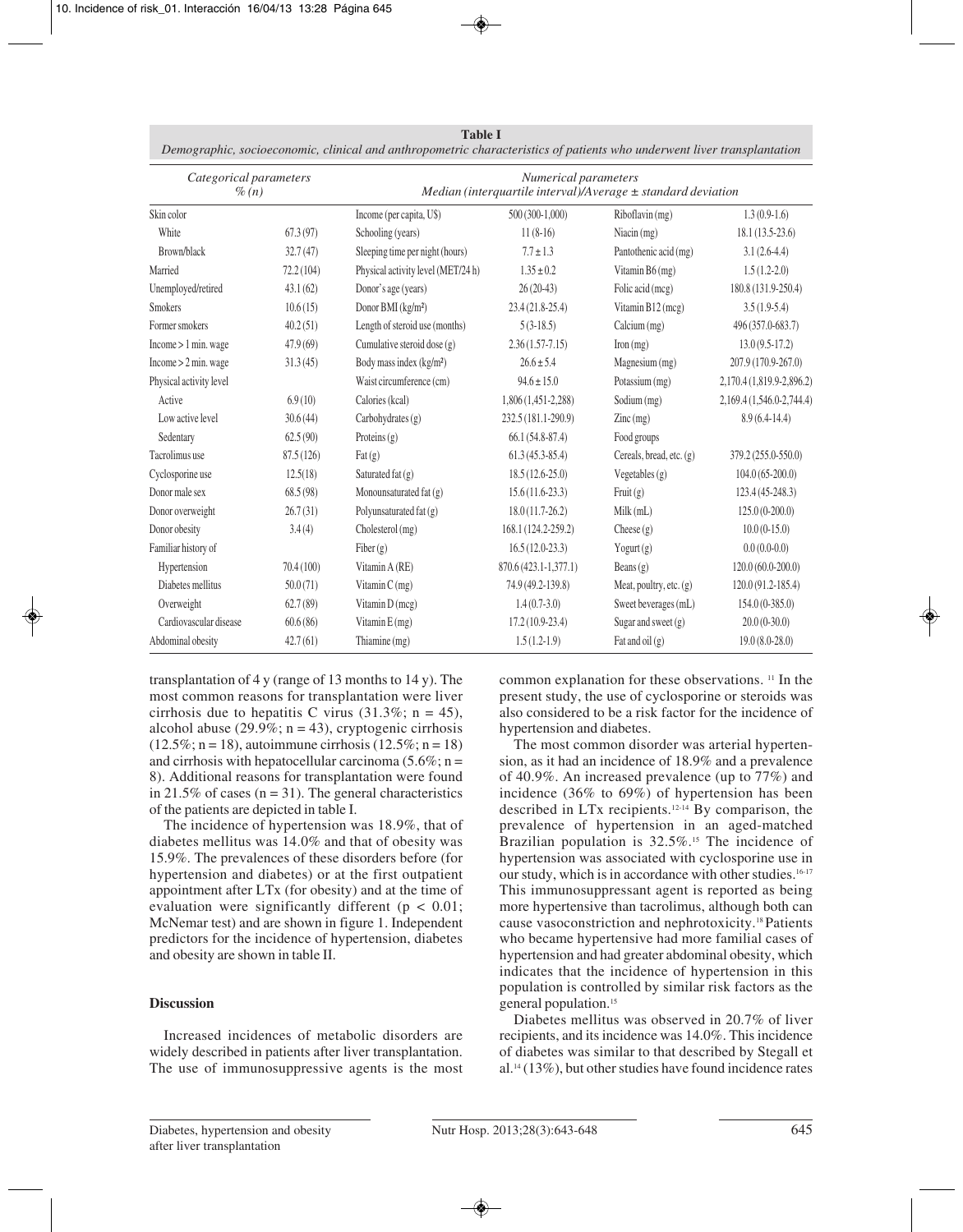

*Fig. 1.—Prevalence of arterial hypertension, diabetes mellitus and obesity before and after liver transplantation.*

| <b>Table II</b> |                                                                                                          |
|-----------------|----------------------------------------------------------------------------------------------------------|
|                 | Predictors of arterial hypertension, diabetes mellitus and obesity incidence after liver transplantation |

| Risk factors for aterial hypertension incidence arter LTc (Hosmer Lemeshow test = $0.92$ ) | OR                | CI             |
|--------------------------------------------------------------------------------------------|-------------------|----------------|
| Abdominal obesity                                                                          | 2.36 <sup>a</sup> | $1.02 - 5.43$  |
| Family history of arterial hypertension                                                    | 2.75a             | 1.06-7.19      |
| Cyclosporine use                                                                           | $3.92^{\circ}$    | 1.05-14.70     |
| Risk factors for diabetes mellitus incidence after LTx (Hosmer Lemeshow test = $0.54$ )    | 0R                | CI             |
| Greater fasting glucose pre-LTx (mg/dL)                                                    | 1.04 <sup>a</sup> | $1.01 - 1.07$  |
| Greater length of time on steroid use following LT <sub>x</sub> (months)                   | 1.03 <sup>a</sup> | $1.01 - 1.06$  |
| Alcoholic cirrhosis as the indication for liver transplantation                            | $2.54^{\circ}$    | 0.84-7.72      |
| Risk factors for obesity incidence after $LTx$ (Hosmer Lemeshow test = 0.32)               | <i>OR</i>         | CI             |
| Lower milk consumption (mL)                                                                | 1.01 <sup>a</sup> | $1.001 - 1.01$ |
| Greater donor BMI $(kg/m2)$                                                                | 1.34 <sup>a</sup> | $1.04 - 1.74$  |
| Greater BMI before liver disease (kg/m <sup>2</sup> )                                      | 1.79 <sup>b</sup> | 1.36-2.36      |
| Income per capita $\geq 2$ monthly minimum wage                                            | 5.71a             | 1.36-2.36      |

Multiple logistic regression;  $p < 0.05$ ;  $p < 0.01$ .

as high as 38%.19 By comparison, the prevalence of diabetes in the Brazilian population is no greater than 8%.20 The length of steroid treatment following LTx was found to be a risk factor for the incidence of diabetes. For each additional month on steroid treatment, the likelihood of a transplant patient becoming diabetic increased 1.03 times. For each additional 10 months, this probability was found to increase by 10.3 times. Glucose intolerance is a well established side effect of corticosteroid therapy<sup>21</sup> and can induce insulin resistance and enhance hepatic gluconeogenesis.22 Although many patients present with diabetes in the early post-operative period, the prevalence of diabetes decreases with tapering doses and discontinuation of immunosuppressive drugs.<sup>23</sup> In our study, all patients had transplants more than one year before analysis, and the amount of time since transplantation was not associated with the incidence of diabetes. Greater fasting levels of glucose prior to liver transplantation were predictive of diabetes onset after treatment. Thus, it can be inferred that these patients had an increased risk of developing diabetes before the LTx. In discordance to other studies, older age,<sup>19</sup> obesity<sup>24</sup> and family history of diabetes<sup>24</sup> were not considered to be risk factors for the incidence of diabetes in the present study. Although infection with the hepatitis C virus is the primary etiology of liver disease associated with the incidence of diabetes after transplant,<sup>19</sup> we found that the only cause of liver disease related to this affection was previous alcohol abuse. Maintenance of this variable in the final model of diabetes incidence was important for better adjustment of the model (Hosmer and Lemeshow test  $= 0.54$ ). Moreover, although cirrhosis resulting from alcohol abuse has been weakly associated with the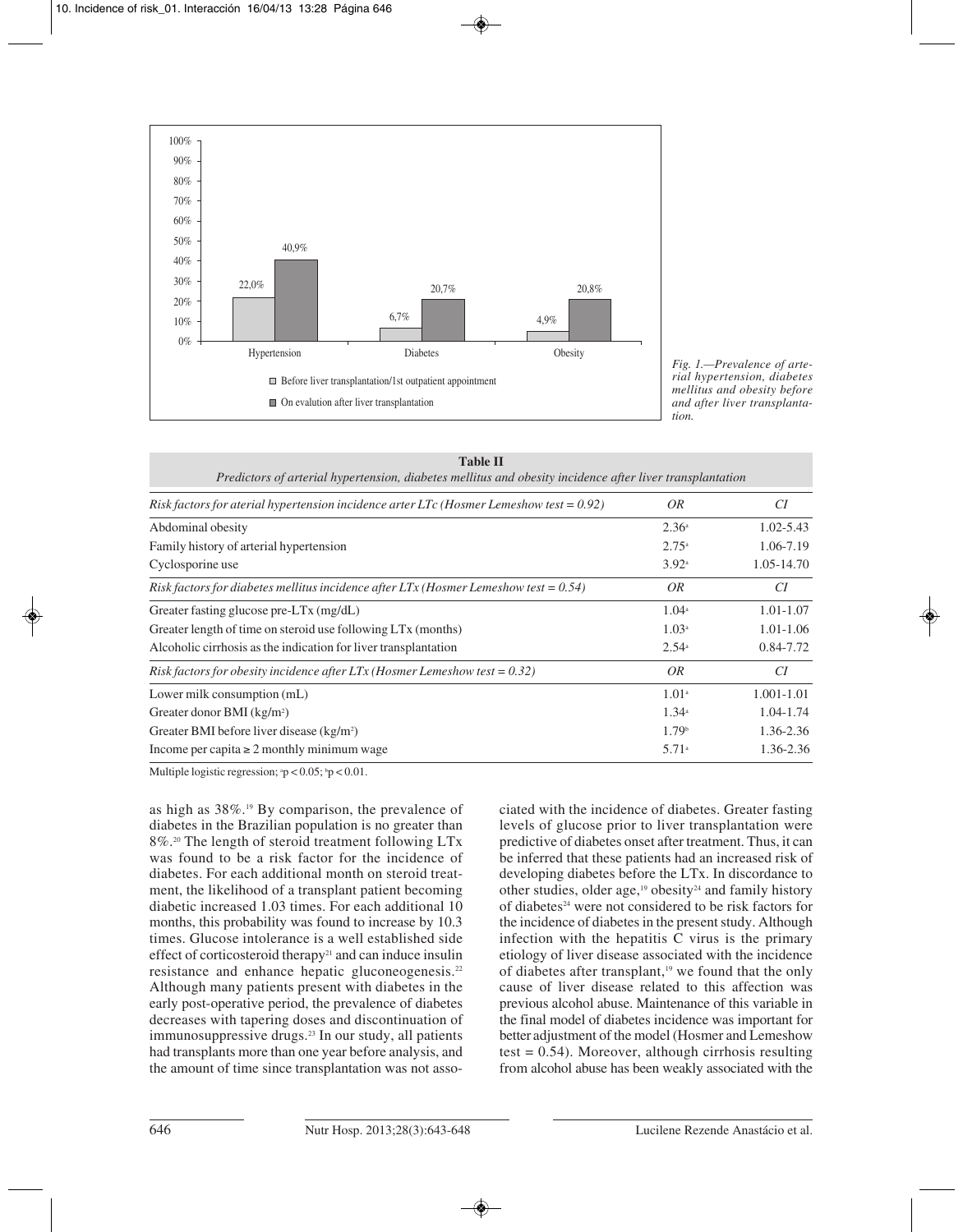incidence of diabetes ( $p = 0.10$ ), this etiology has been associated previously with higher blood glucose levels<sup>25</sup> and insulin resistance or metabolic syndrome.<sup>26-28</sup>

Obesity affects 14.7% of the adult population in Brazil,<sup>29</sup> which is lower than that found in the current study (20.8%). At the first outpatient appointment after liver transplantation, 15.9% of patients were obese. This incidence is similar to that observed during the second and third years after transplant  $(16\%$  to  $18\%)$ .<sup>30-31</sup> Although this incidence seems high, obesity affected 16% of the patients before the development of liver disease. Malnutrition is common in patients waiting for a LTx,32 and this leads to decreased fat and muscle mass. Following transplantation, patients gain more weight than is healthy,<sup>31,33</sup> which increases the prevalence of obesity after the operation. Having a greater body mass index, which is a risk factor for obesity and overweightness, prior to the development of liver disease is also associated with these conditions after LTx.<sup>16, 30-31</sup> A larger donor BMI was also found to be a risk factor for the incidence of obesity, and this association has previously been documented by Everhart et al.30 Although some have hypothesized that changes in body composition after LTx may be the result of a failure to monitor energy intake by the brain-liver axis,34 the association between donor and recipient BMI could be due to the need for compatible sizing, as a graft from a heavier donor only matches a heavier recipient.26 Lower milk consumption and a greater per capita income  $(\geq 2$  minimum monthly salaries) were present in the final logistic regression model for obesity incidence following LTx. An increased likelihood (10.1 times) for the development of obesity was found for every 100 mL of reduced milk intake, while other variables remained constant. Although reduced milk, dairy and calcium intake have recently been associated with weight gain and obesity in the general population,35-36 we must emphasize that these data cannot be assumed to represent a risk factor for obesity incidence due to the cross-sectional nature of the dietary data collection. These data are frequently representative of the current rather than chronic dietary intake. The effect of per capita income on obesity and weight gain in the general population is still controversial, and this study was the first to evaluate this variable as a predictor of obesity incidence in the post-liver transplant population. Some studies have shown low income to increase obesity prevalence and weight gain,37 while others have shown the opposite effect in the general population.<sup>38</sup>

Our data confirm the high incidence and prevalence of arterial hypertension, diabetes mellitus and obesity after liver transplantation. In transplant patients, the incidence of these disorders was related to the immunosuppressant regimen (for hypertension and diabetes), higher blood fasting glucose levels pre-LTx, greater BMI prior to liver disease, previous alcohol abuse, and greater donor BMI. Furthermore, variables that have also been considered to be risk

factors in the general population for development of these disorders, such as abdominal obesity, a familial history of hypertension, decreased milk intake and a greater per capita income, were also found to be risk factors for transplant patients. Because some of these variables are capable of modification, interdisciplinary teams should aim to prevent hypertension, diabetes and obesity in transplant patients by promoting life style changes and better managing immunosuppression, especially in groups with preexisting risk factors.

# **References**

- 1. Adam R, Hoti E. Liver transplantation: the current situation. *Semin Liver Dis* 2009; 29 (1): 3-18.
- 2. Duffy JP, Kao K, Ko CY et al. Long-term patient outcome and quality of life after liver transplantation: analysis of 20-year survivors. *Ann Surg* 2010; 252 (4): 652-61.
- 3. Simo KA, Sereika S, Bitner N, Newton KN, Gerber DA. Medical epidemiology of patients surviving ten years after liver transplantation. *Clin Transplant* 2010.
- 4. Anastacio LR, Lima AS, Toulson Davisson Correia MI. Metabolic syndrome and its components after liver transplantation: incidence, prevalence, risk factors, and implications. *Clin Nutr* 2010; 29 (2): 175-9.
- 5. Genuth S, Alberti KG, Bennett P, et al. Follow-up report on the diagnosis of diabetes mellitus. *Diabetes Care* 2003; 26 (11): 3160-7.
- 6. Chobanian AV, Bakris GL, Black HR, et al. Seventh report of the Joint National Committee on Prevention, Detection, Evaluation, and Treatment of High Blood Pressure. *Hypertension* 2003; 42 (6): 1206-52.
- 7. WHO. Obesity: preventing and managing the global epidemic. Genebra: World Health Organization;1998.
- 8. Ainsworth BE, Haskell WL, Whitt MC et al. Compendium of physical activities: an update of activity codes and MET intensities. *Med Sci Sports Exerc* 2000; 32 (9 Suppl.): S498-504.
- World Health Organization W. Energy and Protein Requirements. Geneva1985.
- 10. Philippi ST. Tabela de composição de alimentos: suporte para decisão nutricional. Brasília: ANVISA, FINATEC/NUT-UnB; 2001.
- 11. Mells G, Neuberger J. Long-term care of the liver allograft recipient. *Semin Liver Dis* 2009; 29 (1): 102-20.
- 12. McCaughan GW, O'Brien E, Sheil AG. A follow up of 53 adult patients alive beyond 2 years following liver transplantation. *J Gastroenterol Hepatol* 1993; 8 (6): 569-73.
- 13. Neal DA, Tom BD, Luan J et al. Is there disparity between risk and incidence of cardiovascular disease after liver transplant? *Transplantation* 2004; 77 (1): 93-9.
- 14. Stegall MD, Everson G, Schroter G, Bilir B, Karrer F, Kam I. Metabolic complications after liver transplantation. Diabetes, hypercholesterolemia, hypertension, and obesity. *Transplantation* 1995; 60 (9): 1057-60.
- 15. Brandao AA, Rodrigues CI, Consolim-Colombo F, et al. [VI Brazilian Guidelines on Hypertension]. *Arq Bras Cardiol* 2010; 95 (1 Suppl.): 1-51.
- 16. Bianchi G, Marchesini G, Marzocchi R, Pinna AD, Zoli M. Metabolic syndrome in liver transplantation: relation to etiology and immunosuppression. *Liver Transpl* 2008; 14 (11): 1648-54.
- 17. Canzanello VJ, Textor SC, Taler SJ et al. Late hypertension after liver transplantation: a comparison of cyclosporine and tacrolimus (FK 506). *Liver Transpl Surg* 1998; 4 (4): 328-34.
- 18. Taler SJ, Textor SC, Canzanello VJ et al. Role of steroid dose in hypertension early after liver transplantation with tacrolimus (FK506) and cyclosporine. *Transplantation* 1996; 62 (11): 1588-92.